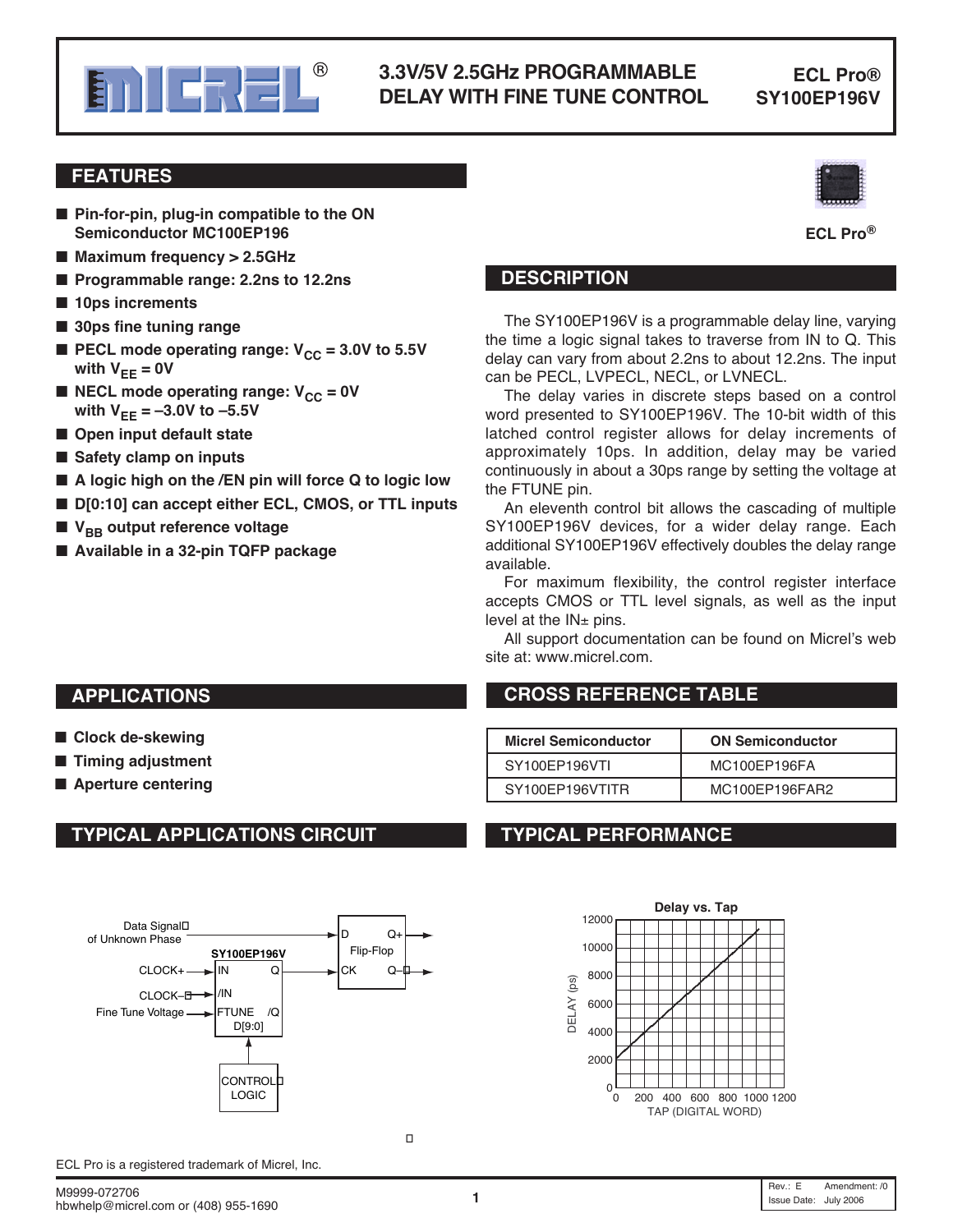## **PACKAGE/ORDERING INFORMATION**



# **Ordering Information(1)**

| <b>Part Number</b>                | Package<br><b>Type</b> | Operating<br>Range | Package<br><b>Marking</b>                      | Lead<br><b>Finish</b>    |
|-----------------------------------|------------------------|--------------------|------------------------------------------------|--------------------------|
| SY100EP196VTI                     | T <sub>32</sub> -1     | Industrial         | SY100EP196V                                    | Sn-Pb                    |
| SY100EP196VTITR(2)                | T32-1                  | Industrial         | SY100EP196V                                    | Sn-Pb                    |
| SY100EP196VTG(3)                  | T <sub>32</sub> -1     | Industrial         | SY100EP196V with<br>Pb-Free bar-line indicator | Pb-Free<br><b>NiPdAu</b> |
| SY100EP196VTGTR <sup>(2, 3)</sup> | T <sub>32</sub> -1     | Industrial         | SY100EP196V with<br>Pb-Free bar-line indicator | Pb-Free<br><b>NiPdAu</b> |

#### **Notes:**

1. Contact factory for die availability. Dice are guaranteed at  $T_A = 25^{\circ}$ C, DC Electricals only.

2. Tape and Reel.

3. Pb-Free package is recommended for new designs.

### **32-Pin TQFP (T32-1)**

### **FUNCTIONAL BLOCK DIAGRAM**

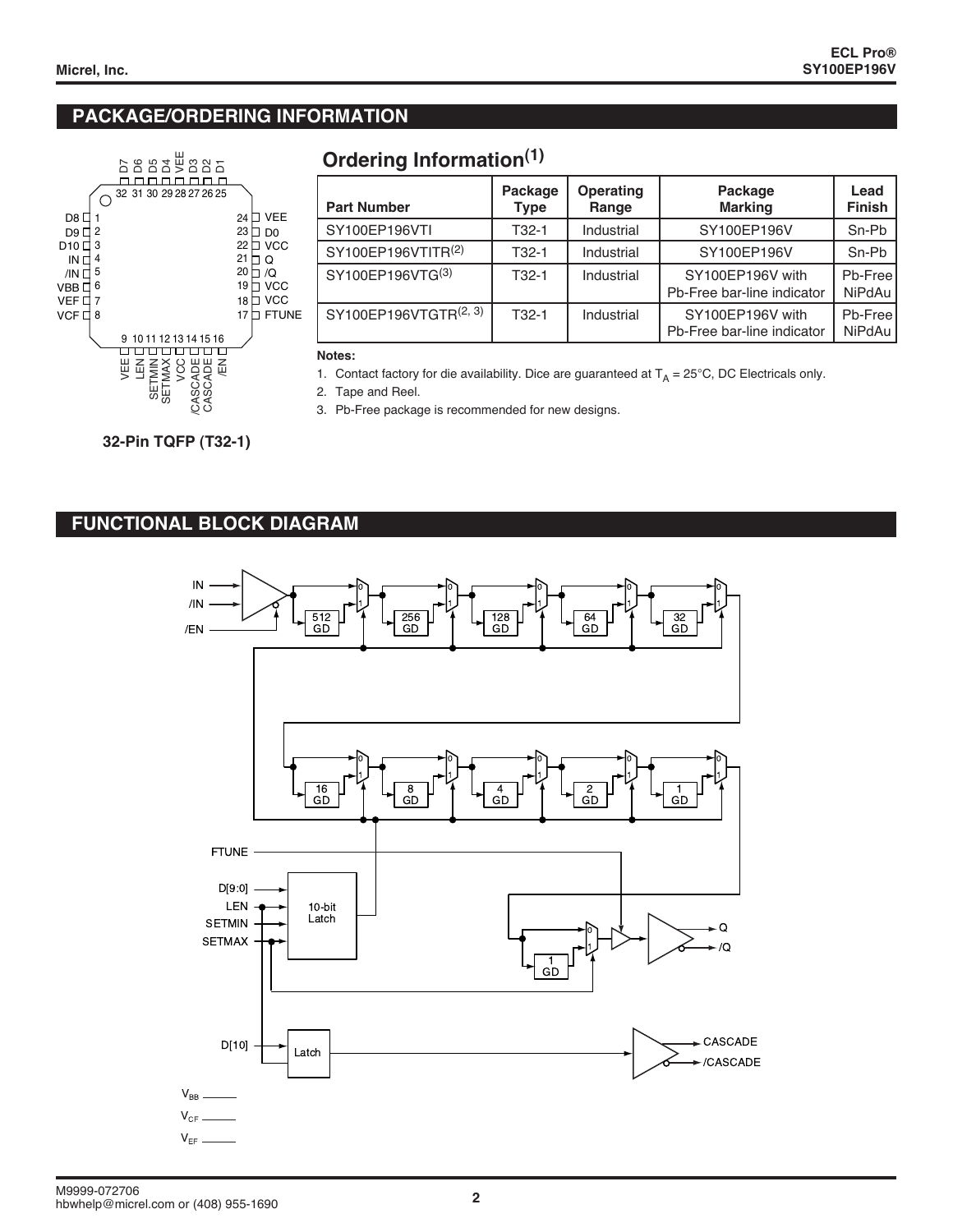# **PIN DESCRIPTION**

| <b>Pin Number</b>                       | <b>Pin Name</b> | <b>Pin Function</b>                                                                                                                                                                                                                                                                                                                                                                                                                |
|-----------------------------------------|-----------------|------------------------------------------------------------------------------------------------------------------------------------------------------------------------------------------------------------------------------------------------------------------------------------------------------------------------------------------------------------------------------------------------------------------------------------|
| 23, 25, 26, 27, 29,<br>30, 31, 32, 1, 2 | D[0:9]          | CMOS, ECL, or TTL Select Inputs: These digital control signals adjust the amount of<br>delay from IN to Q. Please refer to the "AC Electrical Table" (page 3) and Table 7 (page<br>17) for delay values. Figure 9 shows how to interface these inputs to various logic family<br>standards. These inputs default to logic low when left unconnected. Bit 0 is the least<br>significant bit, and bit 9 is the most significant bit. |
| $\,3$                                   | D[10]           | CMOS, ECL, or TTL Select Input: This input latches just like D[0:9] does. It drives the<br>CASCADE, /CASCADE differential pair. Use only when cascading two or more<br>SY100EP196V to extend the range of delays required.                                                                                                                                                                                                         |
| 4, 5                                    | IN, /IN         | ECL Input: This is the signal to be delayed. If this input pair is left unconnected, this is<br>equivalent to a logic low input.                                                                                                                                                                                                                                                                                                   |
| 6                                       | <b>VBB</b>      | Voltage Output Reference: When using a single-ended logic source for IN and /IN,<br>connect the unused input of the differential pair to this pin. This pin can also re-bias AC-<br>coupled inputs to IN and /IN. When used, de-couple this pin to $V_{CC}$ through an 0.01 $\mu$ F<br>capacitor. Limit current sinking or sourcing to 0.5mA or less.                                                                              |
| $\overline{7}$                          | <b>VEF</b>      | Voltage Output: Connect this pin to VCF when the D inputs are ECL. Refer to the "Digital<br>Control Logic Standard" section of the "Functional Description" to interface the D inputs to<br>CMOS or TTL.                                                                                                                                                                                                                           |
| $\,8\,$                                 | <b>VCF</b>      | Voltage Input: The voltage at this pin sets the logic transition threshold for the D inputs.                                                                                                                                                                                                                                                                                                                                       |
| 9, 24, 28                               | <b>VEE</b>      | Most Negative Supply. Supply ground for PECL systems.                                                                                                                                                                                                                                                                                                                                                                              |
| 10                                      | LEN             | ECL Control Input: When logic low, the D inputs flow through. Any changes to the D inputs<br>reflect in the delay between IN, /IN and Q, /Q. When logic high, the logic values at D are<br>latched, and these latched bits determine the delay.                                                                                                                                                                                    |
| 11                                      | <b>SETMIN</b>   | ECL Control Input: When logic high, the contents of the D register are reset. This sets the<br>delay to the minimum possible, equivalent to D[0:9] being set to 0000000000. When logic<br>low, the value of the D register, or the logic value of SETMAX determines the delay from<br>IN, /IN to Q, /Q. This input defaults to logic low when left unconnected.                                                                    |
| 12                                      | <b>SETMAX</b>   | ECL Control Input: When logic high and SETMIN is logic low, the contents of the D<br>register are set high, and the delay is set to one step greater than the maximum possible<br>with D[0:9] set to 11111111111. When logic low, the value of the D register, or the logic<br>value of SETMIN determines the delay from IN, /IN to Q, /Q. This input defaults to logic<br>low when left unconnected.                              |
| 13, 18, 19, 22                          | <b>VCC</b>      | Most Positive Supply: Supply ground for NECL systems. Bypass to $V_{EE}$ with 0.1 $\mu$ F and<br>$0.01\mu$ F low ESR capacitors.                                                                                                                                                                                                                                                                                                   |
| 14, 15                                  | CASCADE,        | 100k ECL Outputs: These outputs are used when cascading two or more SY100EP196V<br>to /CASCADE extend the delay range required. Refer to Table 7 (page 17) for delay<br>values.                                                                                                                                                                                                                                                    |
| 16                                      | /EN             | ECL Control Input: When set active low, Q, /Q are a delayed version of IN, /IN. When set<br>inactive high, IN, /IN are gated such that Q, /Q become a differential logic low. This input<br>defaults to logic low when left unconnected.                                                                                                                                                                                           |
| 17                                      | <b>FTUNE</b>    | Voltage Control Input: By varying the voltage at this pin from $V_{CC}$ through $V_{FF}$ , the delay<br>may be fine tuned by approximately ±15ps. Leave pin floating if not used.                                                                                                                                                                                                                                                  |
| 20, 21                                  | Q, /Q           | 100k ECL Outputs: This signal pair is the delayed version of IN, /IN.                                                                                                                                                                                                                                                                                                                                                              |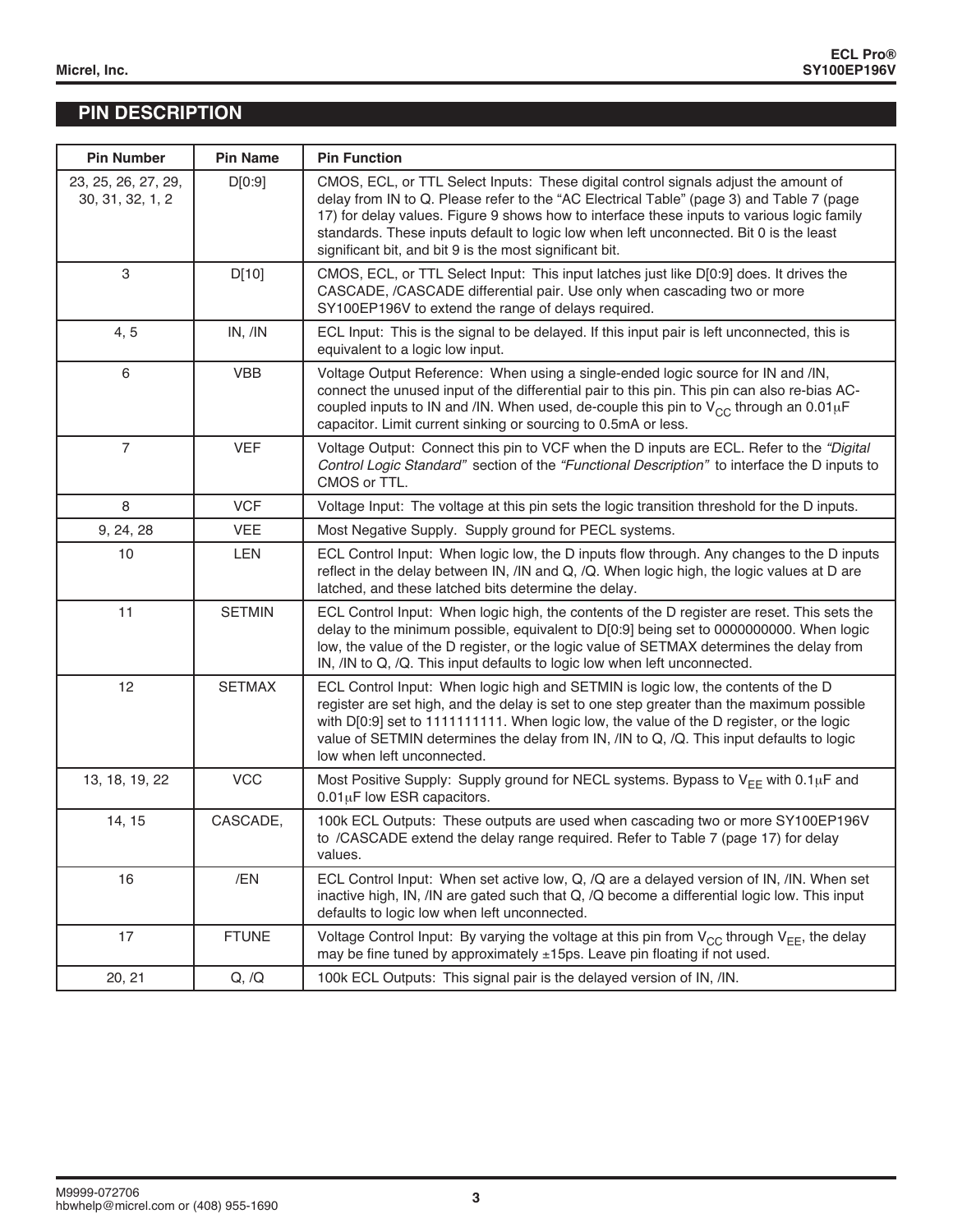# **Absolute Maximum Ratings(1)**

| Supply Voltage (V <sub>CC</sub> )                                            |  |
|------------------------------------------------------------------------------|--|
| Supply Voltage $(V_{FF})$<br>NECL Mode (V <sub>CC</sub> =0V)  +0.5V to -6.0V |  |
| Any Input Voltage (V <sub>IN</sub> )                                         |  |
| ECL Output Current $(I_{\text{OUT}})$                                        |  |
|                                                                              |  |
| Lead Temperature (soldering, 20 sec.)  +260°C                                |  |
|                                                                              |  |

# **Operating Ratings(2)**

| Supply Voltage (V <sub>CC</sub> )               |  |
|-------------------------------------------------|--|
|                                                 |  |
| Supply Voltage $(V_{FF})$                       |  |
| NECL Mode (V <sub>CC</sub> =0V)  -3.0V to -5.5V |  |
|                                                 |  |
| Package Thermal Resistance                      |  |
| TQFP-32 $(\theta_{JA})$                         |  |
|                                                 |  |
|                                                 |  |
|                                                 |  |

# **DC ELECTRICAL CHARACTERISTICS**

| $T_A = -40^{\circ}$ C to +85 $^{\circ}$ C |                                     |                              |                  |                  |                  |              |  |  |
|-------------------------------------------|-------------------------------------|------------------------------|------------------|------------------|------------------|--------------|--|--|
| Symbol                                    | <b>Parameter</b>                    | <b>Condition</b>             | Min              | Typ              | <b>Max</b>       | <b>Units</b> |  |  |
| $V_{\rm CC}$                              | Power Supply Voltage (PECL)         |                              | 3.0<br>4.5       | 3.3<br>5.0       | 3.6<br>5.5       |              |  |  |
| $V_{EE}$                                  | Power Supply Voltage (NECL)         |                              | $-3.6$<br>$-5.5$ | $-3.3$<br>$-5.0$ | $-3.0$<br>$-4.5$ |              |  |  |
| 'EE                                       | Power Supply Current <sup>(4)</sup> | No Load, Over Supply Voltage |                  | 150              | 175              | mA           |  |  |

**Notes:**

1. Permanent device damage may occur if "Absolute Maximum Ratings" are exceeded. This is a stress rating only and functional operation is not implied at conditions other than those detailed in the operational sections of this data sheet. Exposure to "Absolute Maximum Rating" conditions for extended periods may affect device reliability.

2. The data sheet limits are not guaranteed if the device is operated beyond the operating ratings.

3. Devices are ESD sensitive. Handling precautions recommended.

4. Required 500lfpm air flow when using +5V or –5V power supply.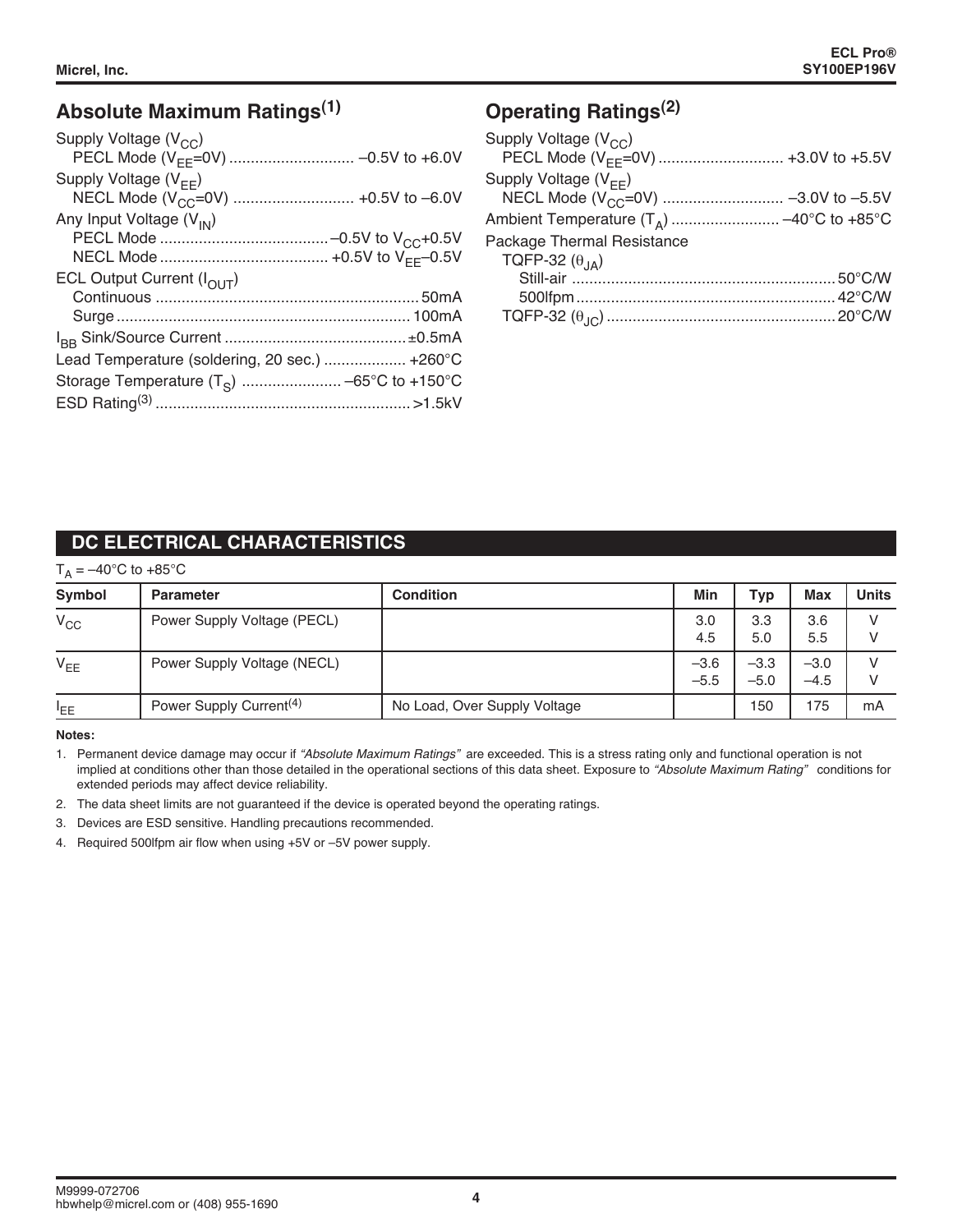# **(100kEP) LVPECL DC ELECTRICAL CHARACTERISTICS**

# $V_{CC}$  = 3.3V,  $V_{EE}$  = 0V;  $T_A$  = -40°C to +85°C(5, 6)

| Symbol            | <b>Parameter</b>                                               | <b>Condition</b> | Min                  | <b>Typ</b> | <b>Max</b>          | <b>Units</b>   |
|-------------------|----------------------------------------------------------------|------------------|----------------------|------------|---------------------|----------------|
| $V_{OH}$          | Output HIGH Voltage                                            | Figures 2, 3, 6  | 2155                 | 2280       | 2405                | mV             |
| $V_{OL}$          | Output LOW Voltage                                             | Figures 2, 3, 6  | 1355                 | 1480       | 1605                | mV             |
| $V_{\text{IH}}$   | Input HIGH Voltage<br><b>PECL</b><br><b>CMOS</b><br><b>TTL</b> | Figures 1, 4     | 2075<br>1815<br>2000 |            | 2420                | mV<br>mV<br>mV |
| $V_{IL}$          | Input LOW Voltage<br><b>PECL</b><br><b>CMOS</b><br><b>TTL</b>  | Figures 1, 4     | 1355                 |            | 1675<br>1485<br>800 | mV<br>mV<br>mV |
| $\rm V_{BB}$      | Output Voltage Reference                                       |                  | 1775                 | 1875       | 1975                | mV             |
| $V_{CF}$          | Input Select Voltage                                           |                  | 1610                 | 1720       | 1825                | mV             |
| $V_{EF}$          | Mode Connection                                                |                  | 1900                 | 2000       | 2100                | mV             |
| V <sub>HCMR</sub> | Input HIGH Voltage Common<br>Mode Range <sup>(7)</sup>         | Figure 5         | 2.0                  |            | 3.3                 | $\vee$         |
| $I_{\text{IH}}$   | Input HIGH Current                                             |                  |                      |            | 150                 | μA             |
| $I_{IL}$          | Input LOW Current<br>IN<br>/IN                                 |                  | 0.5<br>$-150$        |            |                     | μA<br>μA       |

#### **Notes:**

5. Device is guaranteed to meet the DC specifications, shown in the table above, after thermal equilibrium has been established. The device is tested in a socket such that transverse airflow of ≥ 500lfpm is maintained.

6. Input and output parameters vary 1:1 with  $V_{CC}$ .  $V_{EE}$  can vary +0.3V to -2.2V.

7. V<sub>IHCMR</sub> maximum varies 1:1 with V<sub>CC</sub>. The V<sub>IHCMR</sub> range is referenced to the most positive side of the differential input signal.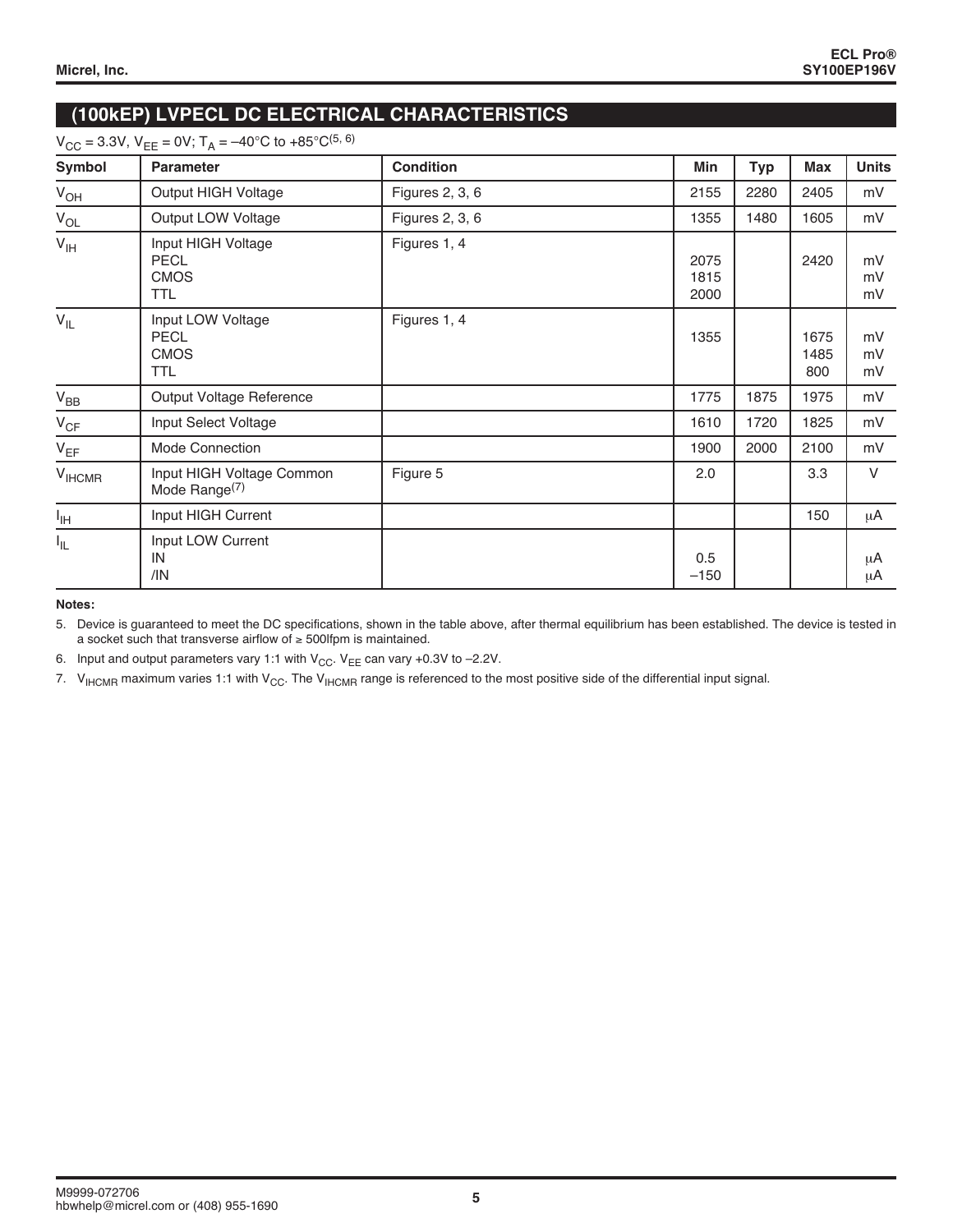# **(100kEP) PECL DC ELECTRICAL CHARACTERISTICS**

 $V_{CC} = 5.0V$ ,  $V_{EE} = 0V$ ;  $T_A = -40^{\circ}C$  to  $+85^{\circ}C^{(8, 9)}$ 

| Symbol            | <b>Parameter</b>                                               | <b>Condition</b> | Min                  | <b>Typ</b> | <b>Max</b>          | <b>Units</b>   |
|-------------------|----------------------------------------------------------------|------------------|----------------------|------------|---------------------|----------------|
| $V_{OH}$          | Output HIGH Voltage                                            | Figures 2, 3, 6  | 3855                 | 3980       | 4105                | mV             |
| $V_{OL}$          | Output LOW Voltage                                             | Figures 2, 3, 6  | 3055                 | 3180       | 3305                | mV             |
| $V_{\text{IH}}$   | Input HIGH Voltage<br><b>PECL</b><br><b>CMOS</b><br><b>TTL</b> | Figures 1, 4     | 3775<br>2750<br>2000 |            | 4120                | mV<br>mV<br>mV |
| $V_{IL}$          | Input LOW Voltage<br><b>PECL</b><br><b>CMOS</b><br>TTL         | Figures 1, 4     | 3055                 |            | 3375<br>2250<br>800 | mV<br>mV<br>mV |
| $V_{BB}$          | Output Voltage Reference                                       |                  | 3475                 | 3575       | 3675                | mV             |
| V <sub>HCMR</sub> | Input HIGH Voltage Common<br>Mode Range <sup>(10)</sup>        | Figure 5         | 2.0                  |            | 5.0                 | $\vee$         |
| $I_{\rm IH}$      | Input HIGH Current                                             |                  |                      |            | 150                 | μA             |
| I <sub>IL</sub>   | Input LOW Current<br>IN<br>/IN                                 |                  | 0.5<br>$-150$        |            |                     | μA<br>μA       |

# **(100kEP) NECL DC ELECTRICAL CHARACTERISTICS**

| $V_{CC}$ = 0V, $V_{FE}$ = -5.5V to -3.0V; T <sub>A</sub> = -40°C to +85°C <sup>(8)</sup> |                                                         |                  |  |               |         |            |              |  |
|------------------------------------------------------------------------------------------|---------------------------------------------------------|------------------|--|---------------|---------|------------|--------------|--|
| Symbol                                                                                   | <b>Parameter</b>                                        | <b>Condition</b> |  | Min           | Typ     | <b>Max</b> | <b>Units</b> |  |
| $V_{OH}$                                                                                 | Output HIGH Voltage                                     | Figures 2, 3     |  | $-1145$       | $-1020$ | $-895$     | mV           |  |
| $V_{OL}$                                                                                 | Output LOW Voltage                                      | Figures 2, 3     |  | $-1945$       | $-1820$ | $-1695$    | mV           |  |
| $V_{\text{IH}}$                                                                          | Input HIGH Voltage NECL                                 | Figures 1, 4     |  | $-1225$       |         | $-880$     | mV           |  |
| $V_{IL}$                                                                                 | Input LOW Voltage NECL                                  | Figures 1, 4     |  | $-1945$       |         | $-1625$    | mV           |  |
| $\rm V_{BB}$                                                                             | Output Voltage Reference                                |                  |  | $-1525$       | $-1425$ | $-1325$    | mV           |  |
| V <sub>HCMR</sub>                                                                        | Input HIGH Voltage Common<br>Mode Range <sup>(11)</sup> | Figure 5         |  | $V_{FF}$ +2.0 |         | 0.0        | V            |  |
| Iн                                                                                       | Input HIGH Current                                      |                  |  |               |         | 150        | μA           |  |
| ŀμ                                                                                       | Input LOW Current<br>IN<br>/IN                          |                  |  | 0.5<br>$-150$ |         |            | μA<br>μA     |  |

**Notes:**

8. Device is guaranteed to meet the DC specifications, shown in the table above, after thermal equilibrium has been established. The device is tested in a socket such that transverse airflow of ≥ 500lfpm is maintained.

9. Input and output parameters vary 1:1 with  $V_{CC}$ .  $V_{EE}$  can vary +2.0V to -0.5V.

10.  $V_{HCMR}$  maximum varies 1:1 with  $V_{CC}$ . The  $V_{HCMR}$  range is referenced to the most positive side of the differential input signal.

11. V<sub>IHCMR</sub> minimum varies 1:1 with V<sub>EE</sub>. The V<sub>IHCMR</sub> range is referenced to the most positive side of the differential input signal.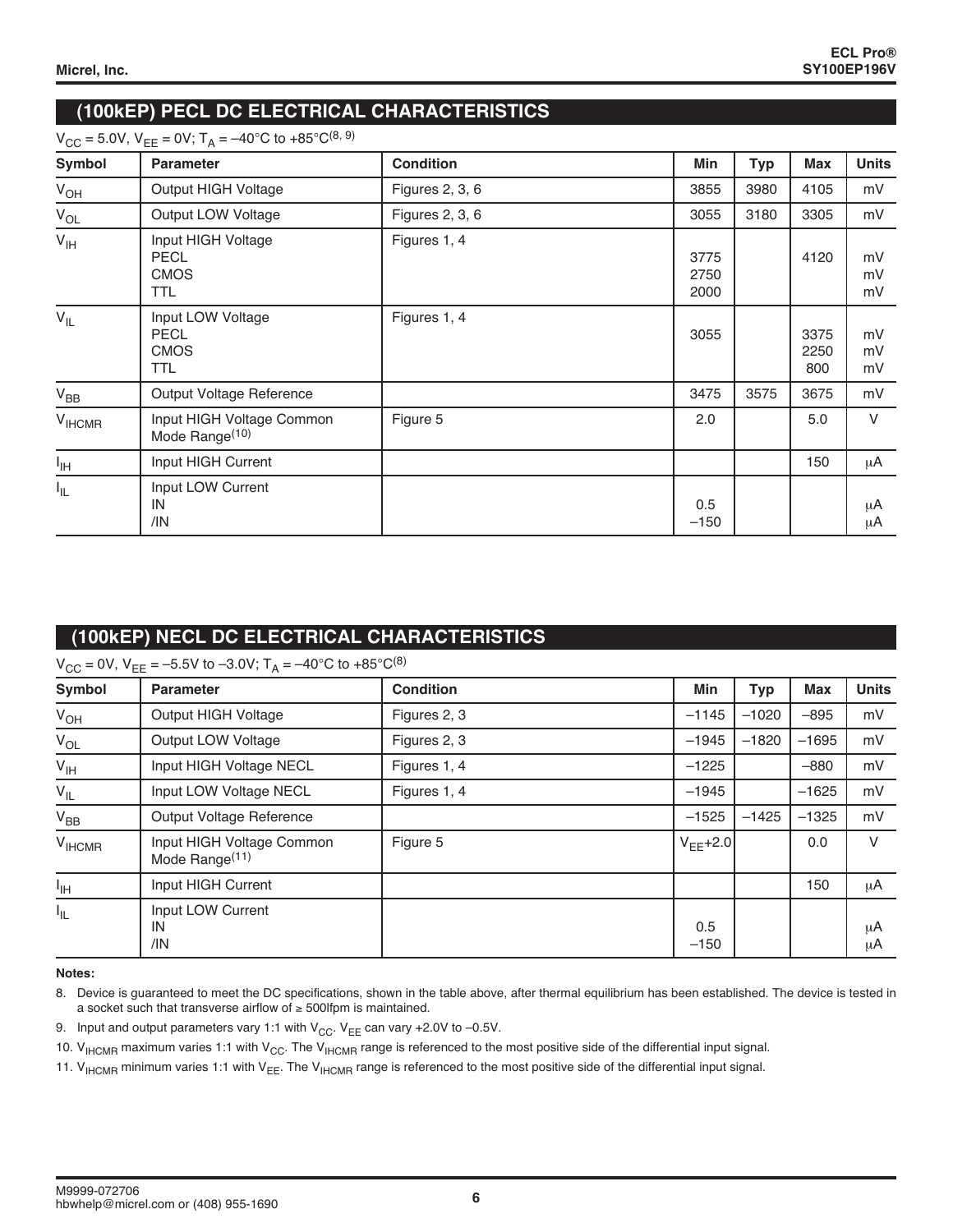## **AC ELECTRICAL CHARACTERISTICS**

|                                    |                                                                                                                                           |         | $T_A = -40^{\circ}C$        |                                                                  | $T_A = +25^{\circ}C$         |                             | $T_A = +85^{\circ}C$                                              |                              |                              |                                                                   |                              |                                                          |
|------------------------------------|-------------------------------------------------------------------------------------------------------------------------------------------|---------|-----------------------------|------------------------------------------------------------------|------------------------------|-----------------------------|-------------------------------------------------------------------|------------------------------|------------------------------|-------------------------------------------------------------------|------------------------------|----------------------------------------------------------|
| <b>Symbol</b>                      | <b>Parameter</b>                                                                                                                          |         | Min                         | <b>Typ</b>                                                       | <b>Max</b>                   | Min                         | <b>Typ</b>                                                        | <b>Max</b>                   | Min                          | <b>Typ</b>                                                        | <b>Max</b>                   | Unit                                                     |
| $f_{MAX}$                          | Maximum Frequency <sup>(14)</sup>                                                                                                         |         |                             | 2.5                                                              |                              |                             | 2.5                                                               |                              |                              | 2.5                                                               |                              | GHz                                                      |
| $t_{PD}$                           | <b>Propagation Delay</b><br>IN to Q; D[0-10]=0<br>IN to Q; D[0-10]=1023<br>/EN to Q: D[0-10]=0<br>D10 to CASCADE                          |         | 1650<br>9500<br>1600<br>300 | 2000<br>11500<br>2150<br>420                                     | 2450<br>13500<br>2600<br>500 | 1800<br>9800<br>1800<br>325 | 2050<br>12200<br>2300<br>450                                      | 2600<br>14000<br>2800<br>550 | 1950<br>10600<br>2000<br>325 | 2250<br>13300<br>2500<br>525                                      | 2750<br>15800<br>3000<br>625 | ps<br>ps<br>ps<br>ps                                     |
| <sup>t</sup> RANGE                 | Programmable Range<br>$tp_D(max)-tp_D(min)$                                                                                               |         | 7850                        | 9450                                                             |                              | 8200                        | 10000                                                             |                              | 8850                         | 10950                                                             |                              | ps                                                       |
| $\Delta t$                         | Step Delay <sup>(15)</sup><br>D0 High<br>D1 High<br>D <sub>2</sub> High<br>D3 High<br>D4 High<br>D5 High<br>D6 High<br>D8 High<br>D9 High | D7 High |                             | 9<br>25<br>42<br>75<br>142<br>296<br>532<br>1080<br>2100<br>4250 |                              |                             | 10<br>26<br>42<br>80<br>143<br>300<br>540<br>1095<br>2150<br>4300 |                              |                              | 10<br>27<br>43<br>81<br>150<br>310<br>565<br>1140<br>2250<br>4500 |                              | ps<br>ps<br>ps<br>ps<br>ps<br>ps<br>ps<br>ps<br>ps<br>ps |
| Lin                                | Linearity <sup>(16)</sup>                                                                                                                 |         |                             | ±10                                                              |                              |                             | ±10                                                               |                              |                              | ±10                                                               |                              | %LSB                                                     |
| t <sub>SKEW</sub>                  | Duty Cycle Skew <sup>(17)</sup><br>t <sub>PHL</sub> -t <sub>PLH</sub>                                                                     |         |                             |                                                                  |                              |                             | 25                                                                |                              |                              |                                                                   |                              | ps                                                       |
| $t_{\rm S}$                        | D to LEN<br>Setup Time<br>D to $IN(18)$<br>/EN to $IN(19)$                                                                                |         | 200<br>300<br>300           | $\mathbf 0$<br>140<br>150                                        |                              | 200<br>300<br>300           | 0<br>160<br>170                                                   |                              | 200<br>300<br>300            | 0<br>180<br>180                                                   |                              | ps<br>ps<br>ps                                           |
| $t_H$                              | <b>Hold Time</b><br>LEN to D<br>IN to $/EN^{(20)}$                                                                                        |         | 200<br>400                  | 60<br>250                                                        |                              | 200<br>400                  | 100<br>280                                                        |                              | 200<br>400                   | 80<br>300                                                         |                              | ps<br>ps                                                 |
| $t_{R}$                            | <b>Release Time</b><br>/EN to $IN(21)$<br>SETMAX to LEN<br>SETMIN to LEN                                                                  |         | 400<br>350                  | 200<br>275                                                       |                              | 400<br>350                  | 500<br>250<br>200                                                 |                              | 400<br>350                   | 300<br>335                                                        |                              | ps<br>ps<br>ps                                           |
| $t_{\text{JIT}}$                   | Cycle-to-Cycle Jitter(22)                                                                                                                 |         |                             | 0.2                                                              | < 1                          |                             | 0.2                                                               | < 1                          |                              | 0.2                                                               | < 1                          | psRMS                                                    |
| $\mathsf{V}_{\mathsf{PP}}$         | Input Voltage Swing (Differential)                                                                                                        |         | 150                         | 800                                                              | 1200                         | 150                         | 800                                                               | 1200                         | 150                          | 800                                                               | 1200                         | mV                                                       |
| $\mathsf{t}_{\mathsf{r}}$<br>$t_f$ | <b>Output Rise/Fall Time</b><br>20% to 80% (Q)<br>20% to 80% (CASCADE)                                                                    |         |                             | 180<br>180                                                       | 250<br>250                   |                             | 210<br>210                                                        | 300<br>300                   |                              | 230<br>230                                                        | 325<br>325                   | ps<br>ps                                                 |

#### **Notes:**

12. AC characteristics are guaranteed by design and characterization.

13. Measured using 750mV source, 50% duty cycle clock source.

14. Refer to "Typical Operating Characteristics" for output swing performance.

15. The delays of the individual bits are cumulative.

16. Linearity is the deviation from the ideal delay.

17. Duty cycle skew guaranteed only for differential operation measured from the crosspoint of the input edge to the crosspoint of the corresponding output edge.

18. Setup time defines the amount of time prior to an edge on IN, /IN that the D[0:9] bits must be set to guarantee the new delay will occur for that edge.

19. Setup time is the minimum that /EN must be asserted prior to the next transition of IN, /IN to prevent an output response greater than ±75mV to that IN, /IN transition.

20. Hold time is the minimum time that /EN must remain asserted after a negative going IN or a positive going /IN to prevent an output response greater than ±75mV to that IN, /IN transition.

21. Release time is the minimum time that /EN must be deasserted prior to the next IN, /IN transition to ensure an output response that meets the specified IN to Q propagation delay and transition times.

22. This is the amount of generated jitter added to an otherwise jitter free clock signal, going from IN, /IN to Q, /Q, where the clock may be any frequency between 0.0 and 2.5GHz.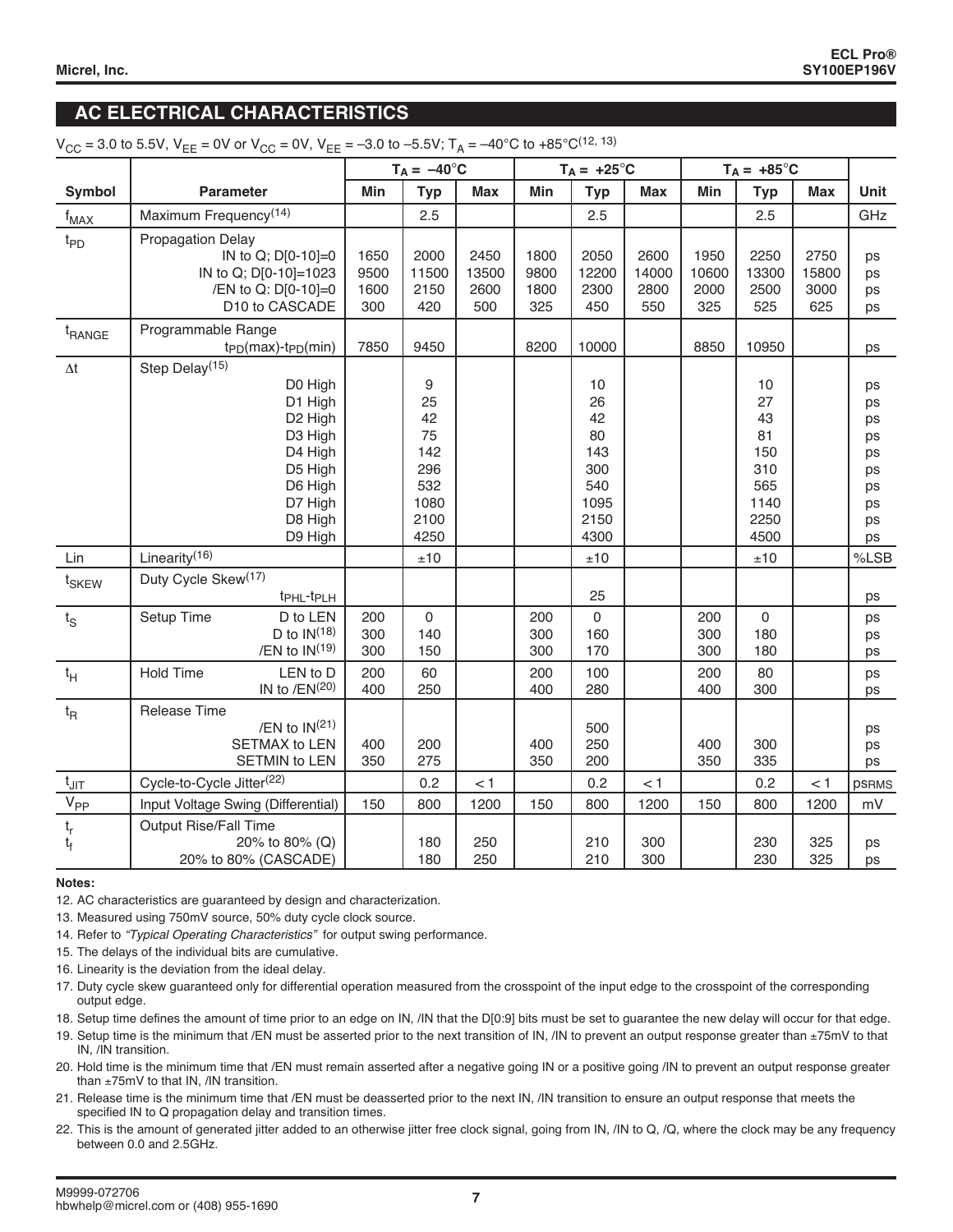# **TYPICAL OPERATING CHARACTERISTICS**





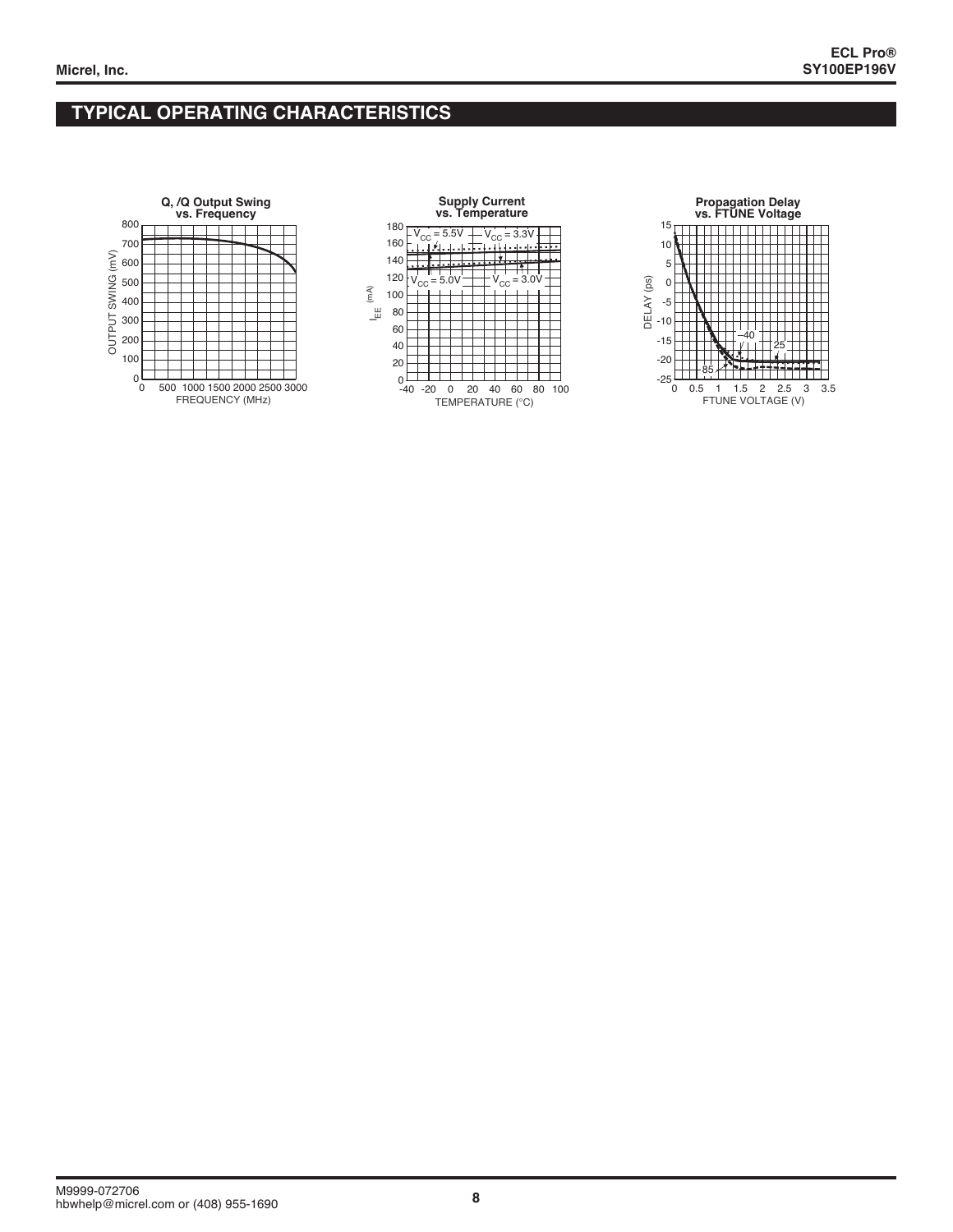

**Figure 1a. Differential Input Structure**



**Figure 1b. Single-Ended Input Structure**



**Figure 2. Emitter Output Structure**



**Figure 3a. Output Levels, PECL, LVPECL**



**Figure 3b. Output Levels, NECL**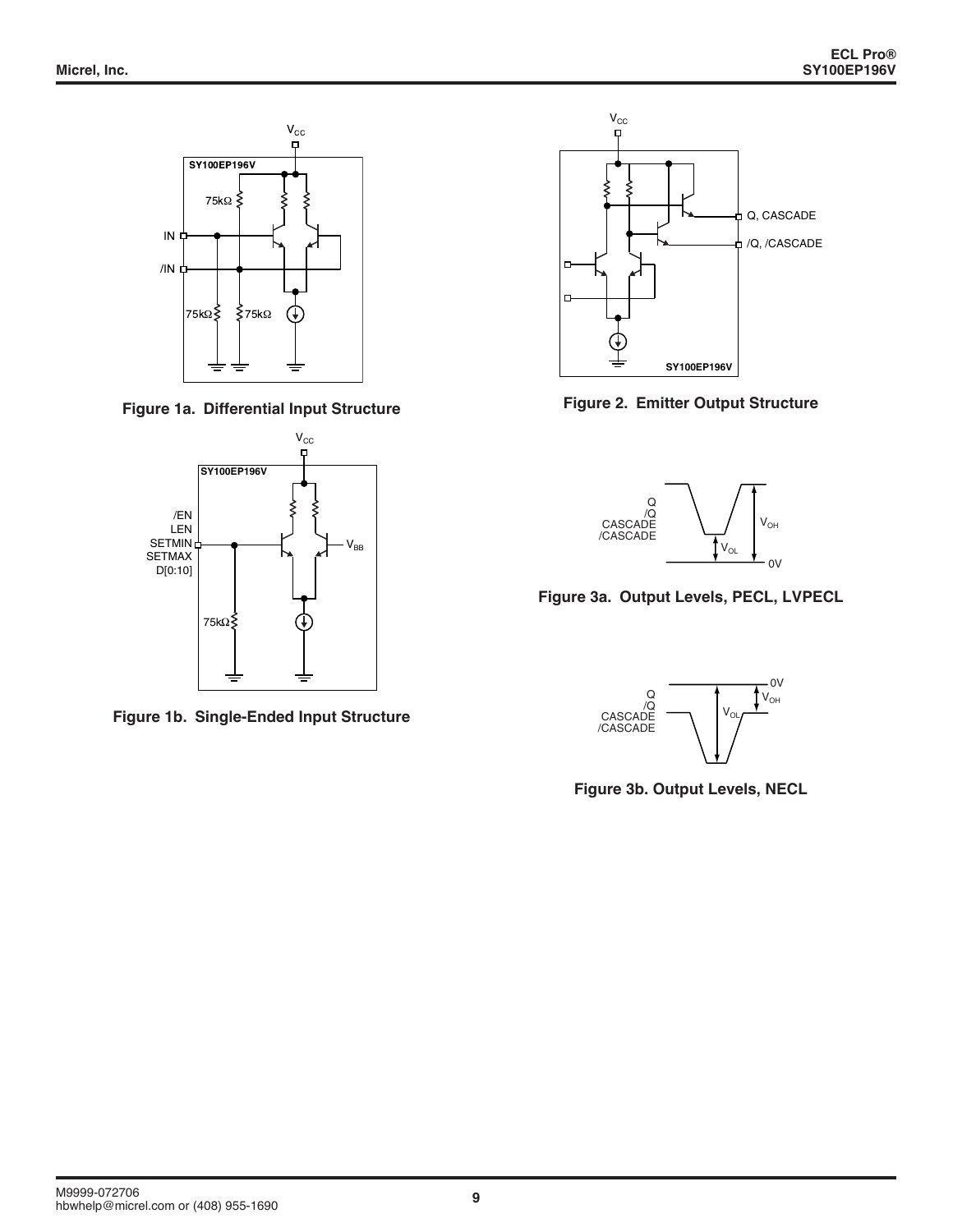





**Figure 4b. Input Levels, CMOS, TTL**



**Figure 4c. Input Levels, NECL**



**Figure 5a. Input Common Mode, PECL, LVPECL**



**Figure 5b. Input Common Mode, NECL**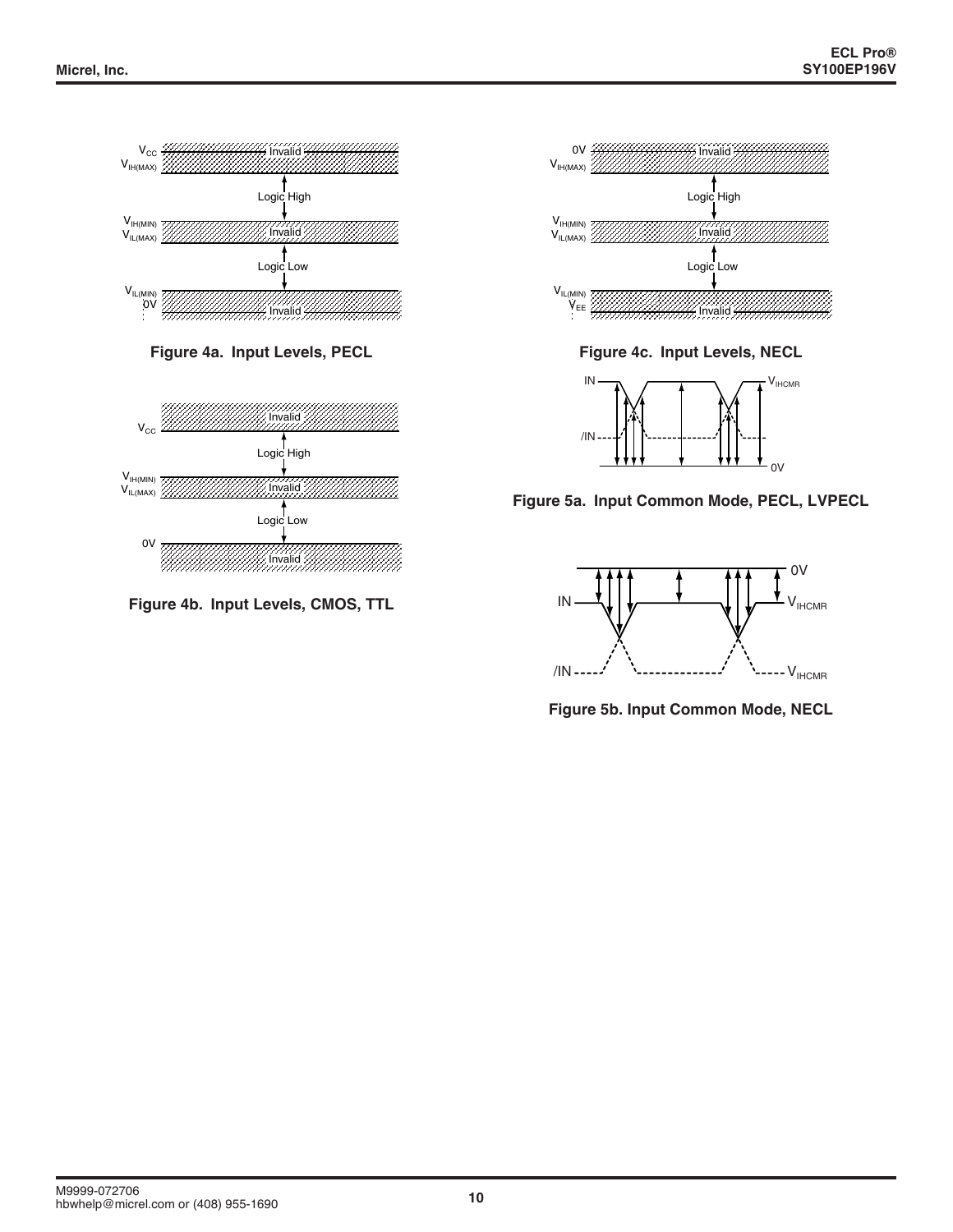# **TERMINATING PECL**



**Figure 6a. Parallel Termination—Thevenin Equivalent**

#### **Note:**

1. For +5.0V systems: R1 = 82Ω, R2 = 130Ω.



#### **Figure 6b. Three-Resistor "Y-Termination"**

#### **Notes:**

- 1. Power-saving alternative to Thevenin termination.
- 2. Place termination resistors as close to destination inputs as possible.
- 3.  $\,$  R<sub>b</sub> resistor sets the DC bias voltage, equal to V<sub>t</sub>. For +3.3V systems R<sub>b</sub> = 46Ω to 50Ω. For +5V systems, R<sub>b</sub> = 110Ω.



**Figure 6c. Terminating Unused I/O**

#### **Notes:**

- 1. Unused output (/Q) must be terminated to balance the output.
- 2. Micrel's differential I/O logic devices include a  $V_{BB}$  reference pin.
- 3. Connect unused input through 50Ω to V<sub>BB</sub>. Bypass with a 0.01µF capacitor to V<sub>CC</sub>, not GND, as PECL is referenced to V<sub>CC</sub>.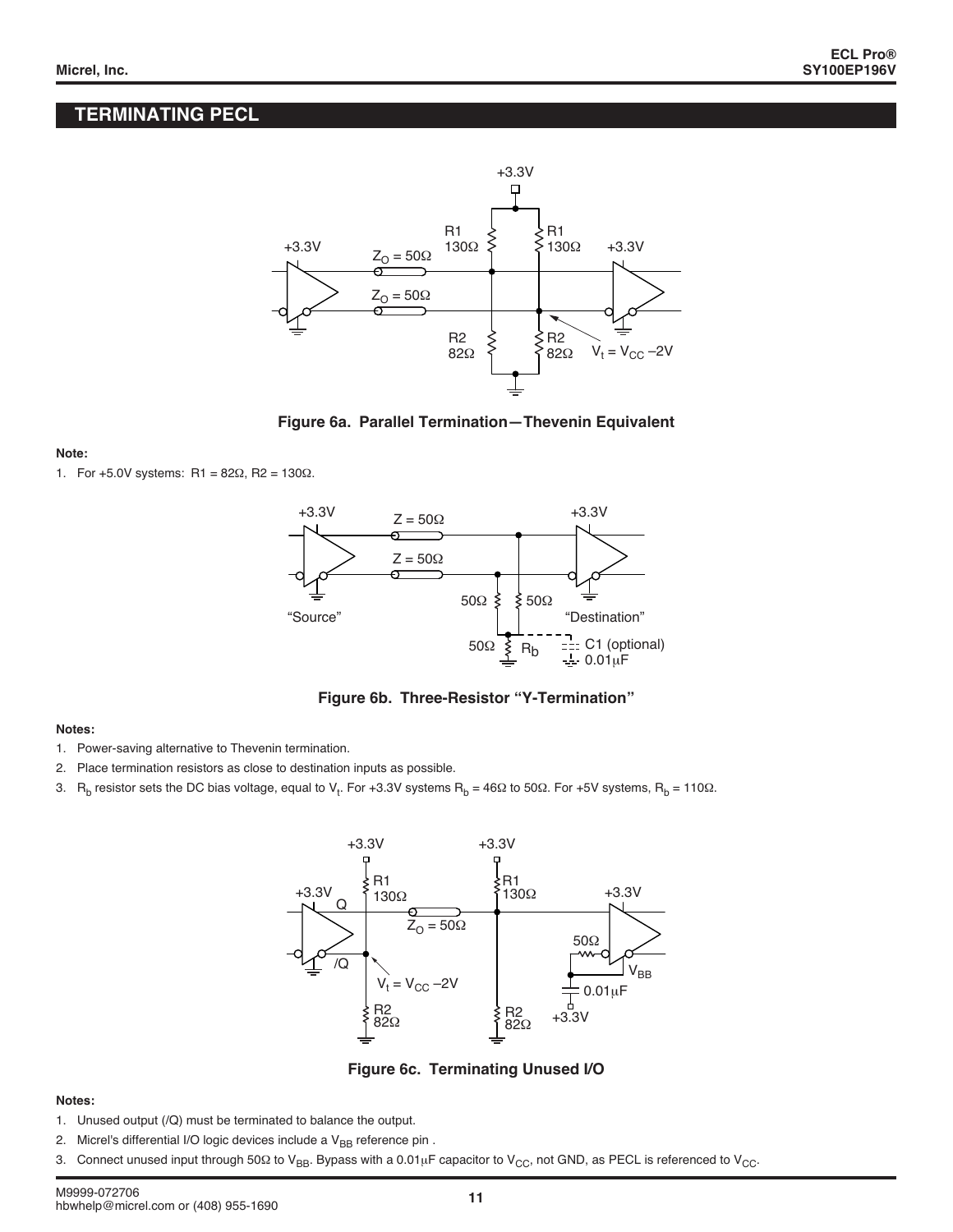

#### **Figure 7a. Interfacing to a Single-Ended PECL Signal**







### **Figure 8. Re-Biasing an AC-Coupled Signal**



#### **Figure 9a. Connecting PECL Signals to the D Inputs**



#### **Figure 9b. Connecting LVPECL Signals to the D Inputs**



### **Figure 9c. Connecting CMOS Signals to the D Inputs** Note:  $V_{CF}$  and  $V_{EF}$  are not connected



### **Figure 9d. Connecting TTL Signals** to the D Inputs with  $V_{CC} = 3.3V$



**Figure 9e. Connecting TTL Signals** to the D Inputs with  $V_{CC} = 5.0V$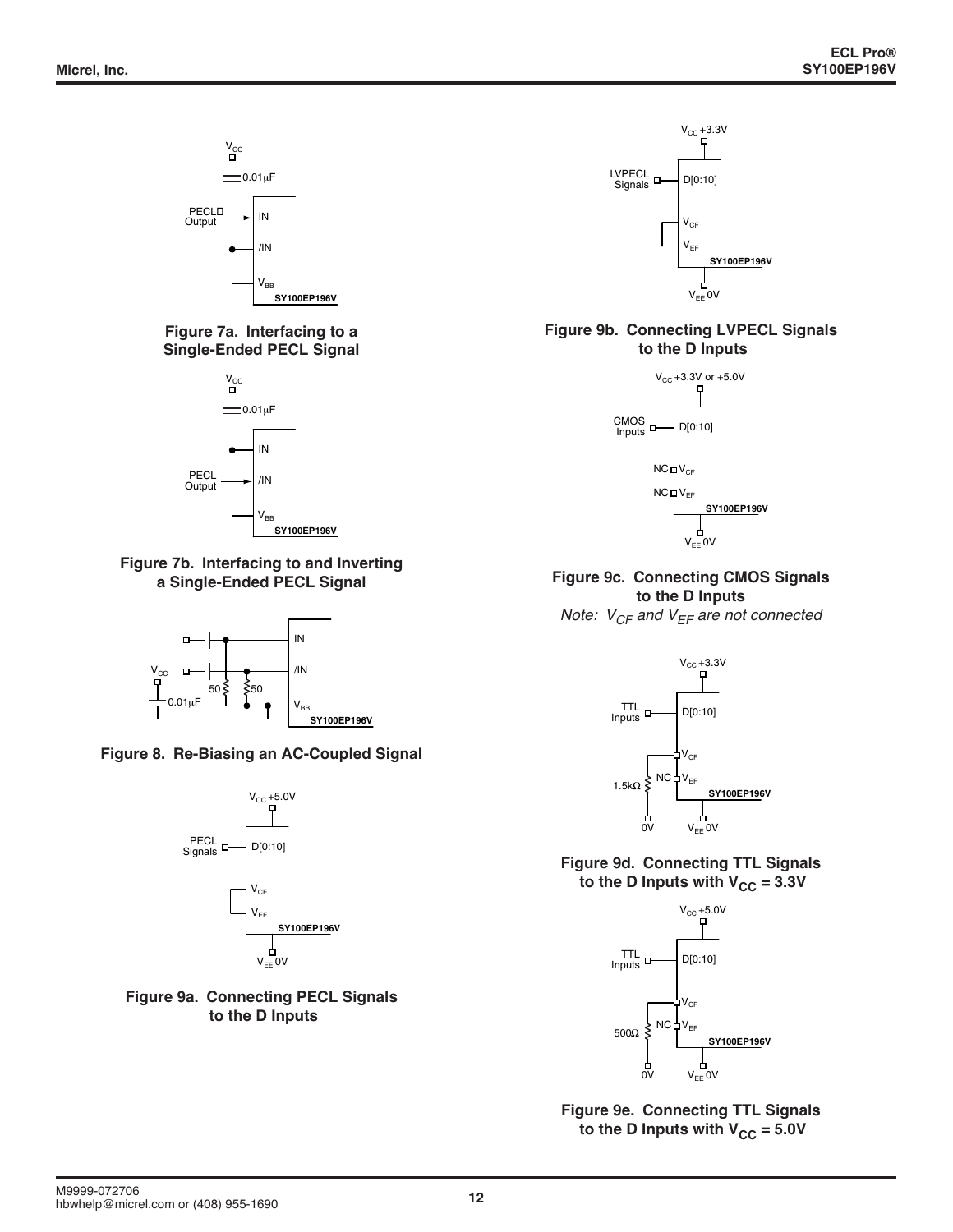SY100EP196V is a programmable delay line, varying the delay of a PECL or NECL input signal by any amount between about 2.2ns and 12.2ns. A 10-bit digital control register affords delay steps of approximately 10ps.

SY100EP196V implements the delay using a multiplexer chain and a set of fixed delay elements. Under digital control, various subsets of the delay elements are included in the signal chain. To simplify interfacing, the 10-bit digital delay control word interfaces to PECL, CMOS, or TTL interface standards.

Since multiplexers must appear in the delay path, SY100EP196V has a minimum delay of about 2.2ns. Delays below this value are not possible. In addition, when cascading multiple SY100EP196V to extend the delay range, the minimum delay is about 2.2ns times the number of SY100EP196V in cascade. An eleventh control bit, D[10], along with the CASCADE and /CASCADE outputs and the SETMIN and SETMAX inputs, simplifies the task of cascading.

#### **Signal Path Logic Standard**

The signal path, from IN, /IN to Q, /Q, interfaces to PECL, LVPECL, or NECL signals, as shown in Table 6. The choice of signal path logic standard may limit possible choices for the delay control inputs, D.

#### **Input Enable**

The /EN input gates the signal at IN, /IN. When disabled, the input is effectively gated out, just as if a logic low was being provided to SY100EP196V.

| /EN | Value at Q, /Q    |
|-----|-------------------|
|     | IN, /IN Delayed   |
|     | Logic Low Delayed |

#### **Table 1. /EN Truth Table**

#### **Digital Control Latch**

SY100EP196V can capture the digital delay control word into its internal 11-bit latch, 10 bits for D[0:9], and an extra bit for the D[10] cascade control. The LEN input controls the action of this latch, as per Table 2.

Note that the LEN input is always PECL, LVPECL, or NECL, the same as the IN, /IN signal pair. The 11-bit delay control word, however, may also be CMOS or TTL.

| I FN | <b>Latch Action</b>  |  |  |
|------|----------------------|--|--|
|      | Pass Through D[0:10] |  |  |
|      | Latch $D[0:10]$      |  |  |

#### **Table 2. LEN Truth Table**

The nominal delay value is based on the binary value in D[0:9], where D[0] is the least significant bit, and D[9] is the most significant bit. This delay from IN, /IN to Q, /Q is about:

 $\Delta t = 2200 + 10 \times$  value  $[D] 9:0 ]$  + delay (FTUNE), ps

#### **Digital Control Logic Standard**

When used in systems where  $V_{EE}$  connects to ground, SY100EP196V may interface either to PECL, CMOS, or TTL on its D[0:10] inputs. To this end, the VCF pin sets the threshold at which the D inputs switch between logic low and logic high.

As shown in Table 3, connecting  $V_{CF}$  to  $V_{EF}$  sets the threshold to PECL (if  $V_{CC}$  is 5V) or LVPECL (if  $V_{CC}$  is 3.3V). Leaving  $V_{CF}$  and  $V_{EF}$  open yields a threshold suitable for detecting CMOS output logic levels. Leaving V<sub>EF</sub> open and connecting  $V_{CF}$  to a 1.5V source allows the D inputs to accept TTL signals.

| <b>Logic Standard</b> | V <sub>CF</sub> Connects To |  |  |
|-----------------------|-----------------------------|--|--|
| ECL, PECL             | VFF                         |  |  |
| CMOS                  | No Connect                  |  |  |
|                       | 1.5V Source                 |  |  |

#### **Table 3. Digital Control Standard Truth Table**

If a 1.5V source is not available, connecting  $V_{CF}$  to  $V_{EE}$ through an appropriate resistor will bias  $V_{CF}$  at about 1.5V. The value of this resistor depends on the  $V_{CC}$  supply, as indicated in Table 4.

| 'cc: | <b>Resistor Value</b> |  |  |
|------|-----------------------|--|--|
| 3.3V | 1.5 $k\Omega$         |  |  |
| 5.0V | $500\Omega$           |  |  |

#### **Table 4. Resistor Values for TTL Input**

#### **Cascade Logic**

SY100EP196V is designed to ease cascading multiple devices in order to achieve a greater delay range. The SETMIN and SETMAX pins accomplish this, as set out in the applications section below. SETMIN and SETMAX override the delay by changing the value in the D latch register. Table 5 lists the action of these pins.

| <b>SETMAX</b><br><b>SETMIN</b> |  | <b>Nominal Delay (ps)</b> |  |  |
|--------------------------------|--|---------------------------|--|--|
|                                |  | As per D Latch            |  |  |
|                                |  | $2200 + 10 \times 1024$   |  |  |
|                                |  | 2200                      |  |  |
|                                |  | Not Allowed               |  |  |

#### **Table 5. SETMIN and SETMAX Action**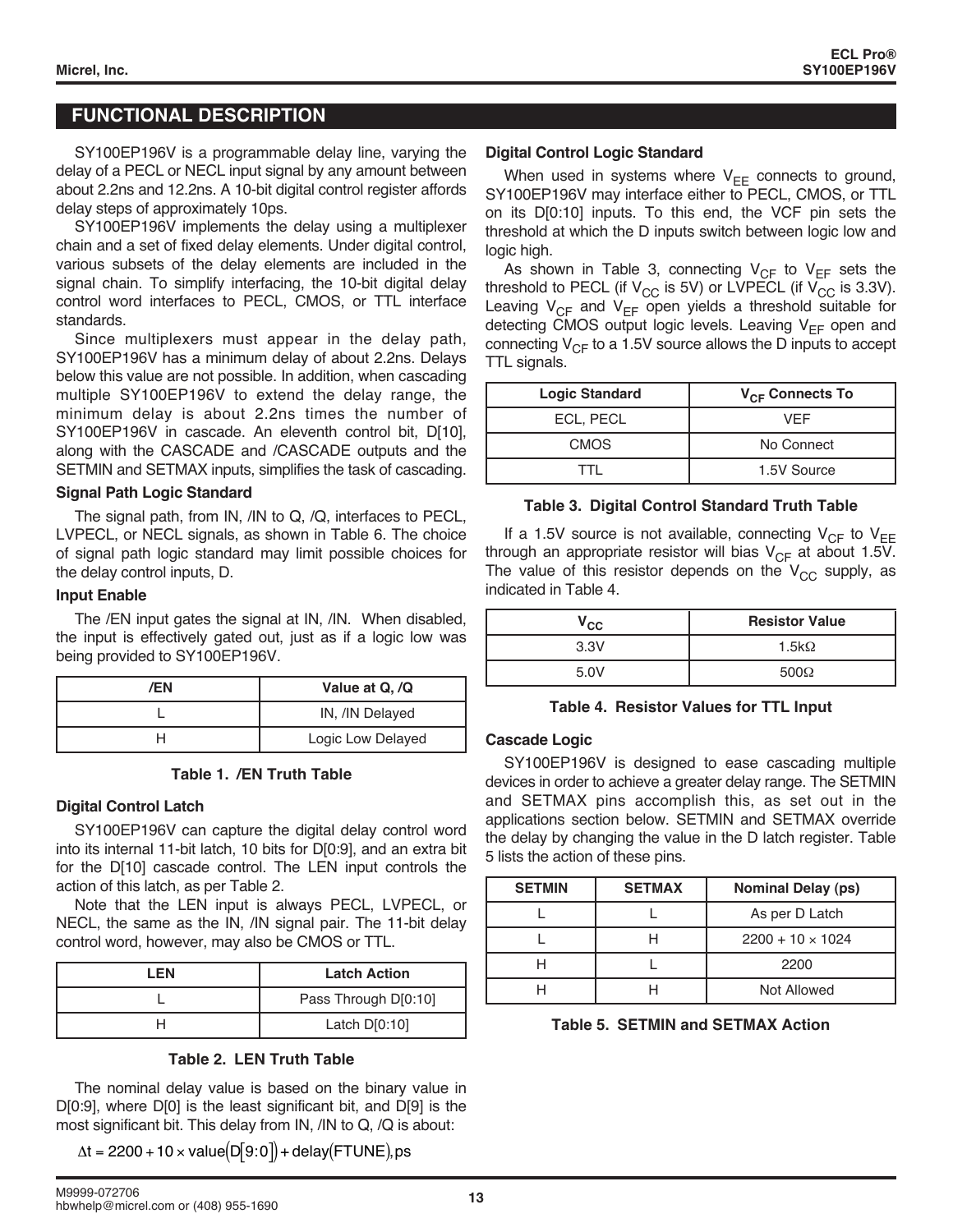### **Fine Tune Control**

In addition to the digital delay control, the FTUNE input permits a continuous variation in delay. Though it may be set to any voltage between  $\mathsf{V}_{\mathsf{CC}}$  and  $\mathsf{V}_{\mathsf{EE}}$ , most of the delay variation occurs between V<sub>EE</sub> and V<sub>EE</sub> + 1.5V. Refer to

"Typical Operating Characteristics." For convenience, a  $V_{CC}$ of 3.3V is assumed. Typically, the FTUNE input will be fed by a DAC whose purpose is to provide extremely fine delay under digital control.

| <b>Signal Path Logic Standard</b> | $\mathsf{v}_{\mathsf{cc}}$ | $\mathsf{v}_{\mathsf{EE}}$ | <b>Delay Control Input Choices</b> |  |
|-----------------------------------|----------------------------|----------------------------|------------------------------------|--|
| <b>PECL</b>                       | 0V<br>$+4.5V$ to $+5.5V$   |                            | PECL, CMOS, TTL                    |  |
| LVPECL                            | $+3.0V$ to $+3.6V$         | 0V                         | LVPECL, CMOS, TTL                  |  |
| <b>NECL</b>                       | 0V                         | $-3.0$ to $-5.5V$          | <b>NECL</b>                        |  |

**Table 6. Signal Path Logic Standard**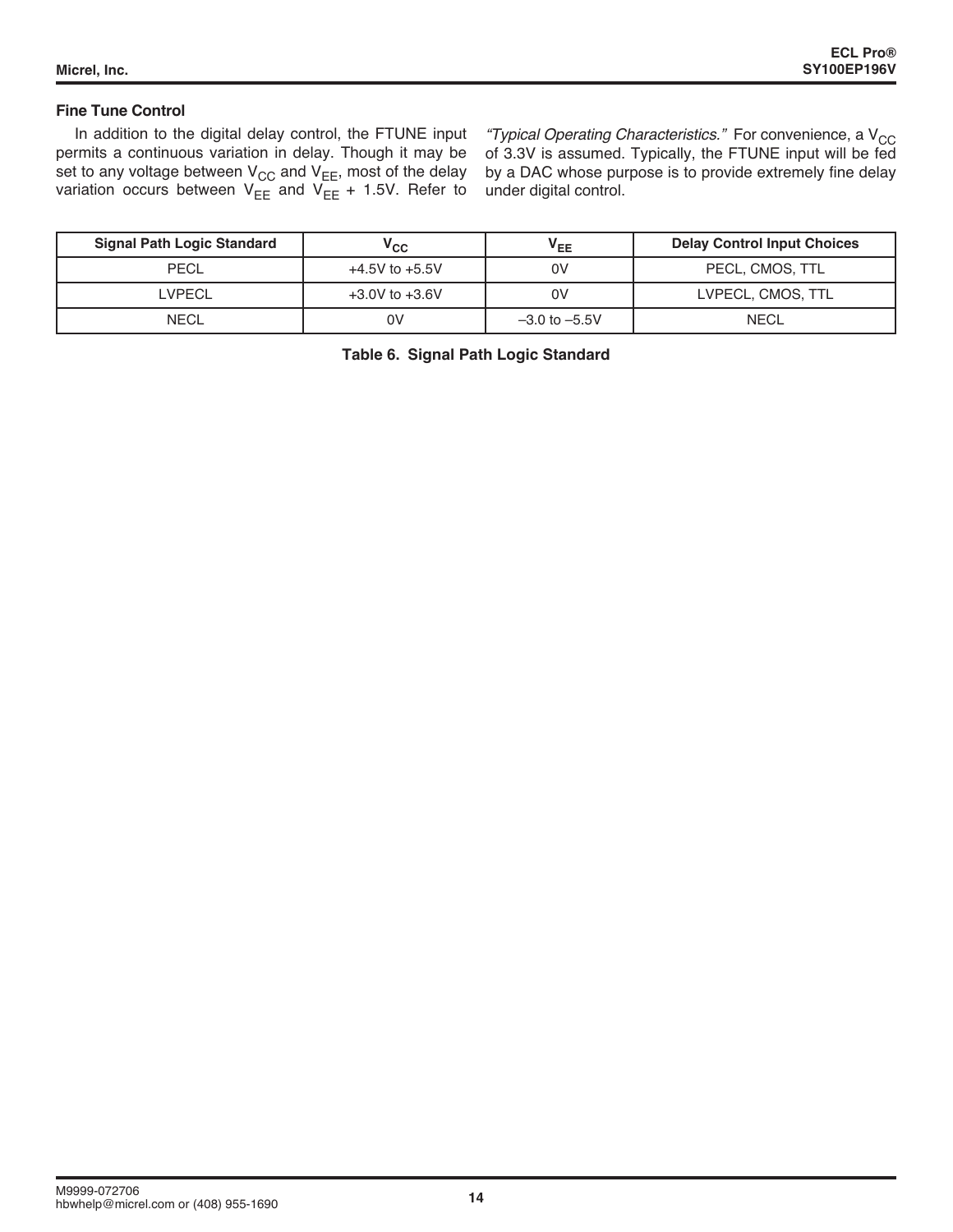#### **APPLICATIONS INFORMATION**

For best performance, use good high frequency layout techniques, filter  $V_{CC}$  supplies, and keep ground connections short. Use multiple vias where possible. Also, use controlled impedance transmission lines to interface with the SY100EP196V data inputs and outputs.

#### **V<sub>BB</sub>** Supply

The VBB pin is an internally generated supply, and is available for use only by the SY100EP196V. When unused, this pin should be left unconnected. The two common uses for  $V_{BB}$  are to handle a single-ended PECL input, and to rebias inputs for AC-coupling applications.

If IN, /IN is driven by a single-ended output,  $V_{BB}$  is used to bias the unused input. Please refer to Figures 9. The PECL signal driving SY100EP196V may optionally be inverted in this case.

When the signal is AC-coupled,  $V_{BB}$  is used, as shown in Figure 10, to re-bias IN, /IN. This ensures that SY100EP196V inputs are within its acceptable common mode range.

In all cases,  $V_{BB}$  current sinking or sourcing must be limited to 0.5mA or less.

#### **Setting D Input Logic Thresholds**

As explained earlier, in all designs where the SY100EP196V  $V_{FF}$  supply is at zero volts, the D inputs may accommodate CMOS and TTL level signals, as well as PECL or LVPECL. Figures 9 show how to connect  $V_{CF}$  and  $V_{EF}$  for all possible cases.

#### **Cascading**

Two or more SY100EP196V may be cascaded, in order to extend the range of delays permitted. Each additional SY100EP196V adds about 2200ps to the minimum delay, and adds another 10240ps to the delay range.

Internal cascade circuitry has been included in the SY100EP196V. Using this internal circuitry, SY100EP196V may be cascaded without any external gating.

Examples of cascading 2, 3, or 4 SY100EP196V appear in Figures 10. Table 7 lists the nominal delay for all the cases that appear in Figures 10.



**Figure 10a. Cascading Two SY100EP196V**



**Figure 10b. Cascading Three SY100EP196V**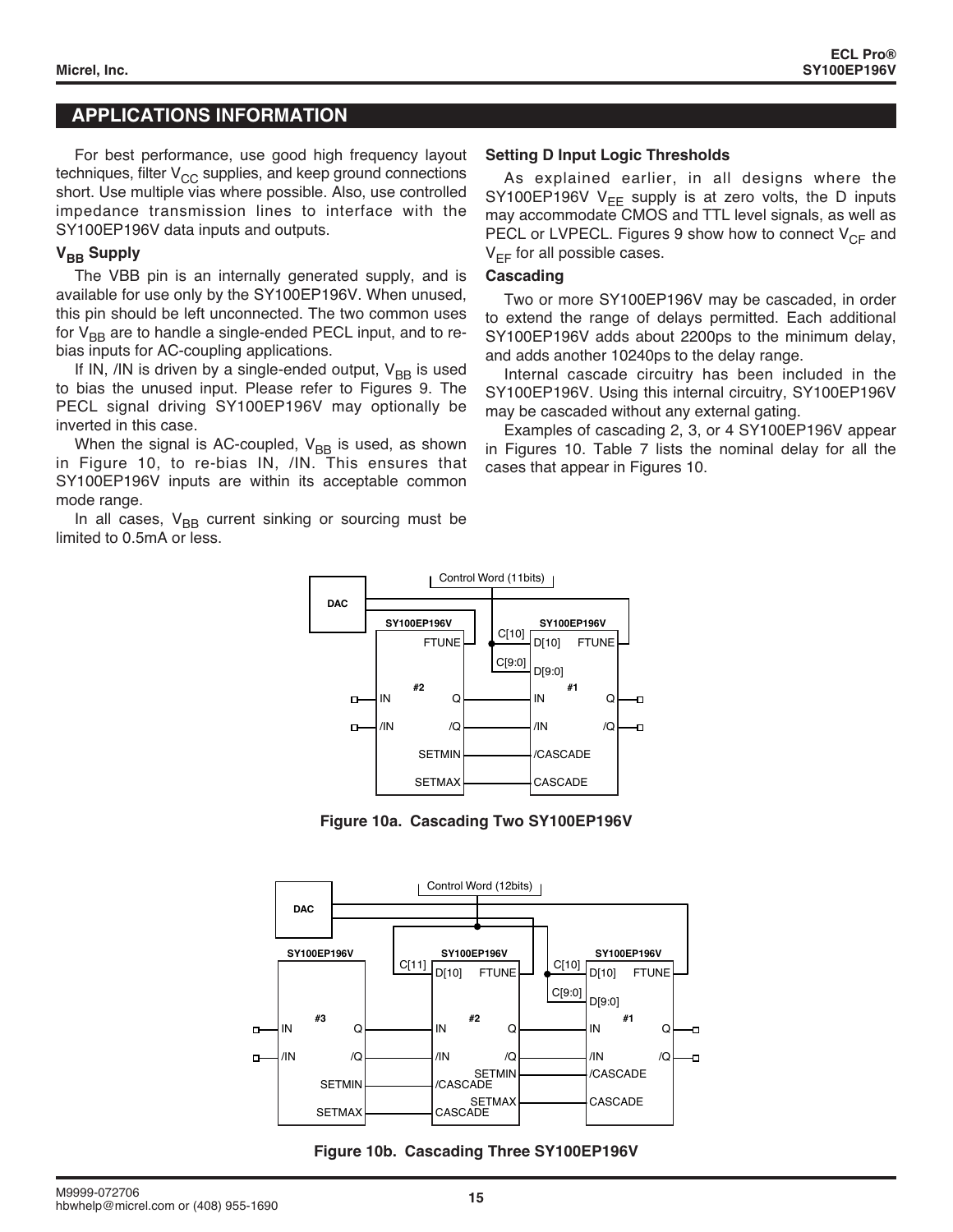

**Figure 10c. Cascading Four SY100EP196V**

# **RELATED PRODUCT AND SUPPORT DOCUMENTATION**

| <b>Part Number</b> | <b>Function</b>                                                     | <b>Data Sheet Link</b>                                        |  |  |
|--------------------|---------------------------------------------------------------------|---------------------------------------------------------------|--|--|
| I SY100EP195VTI    | 3.3V/5V 2.5GHz Programmable Delay Chip                              | http://www.micrel.com/product-info/products/sy100ep195v.shtml |  |  |
| SY55856UHI         | 2.5V/3.3V 2.5GHz Differential 2-Channel<br>Precision CML Delay Line | http://www.micrel.com/product-info/products/sy55856u.shtml    |  |  |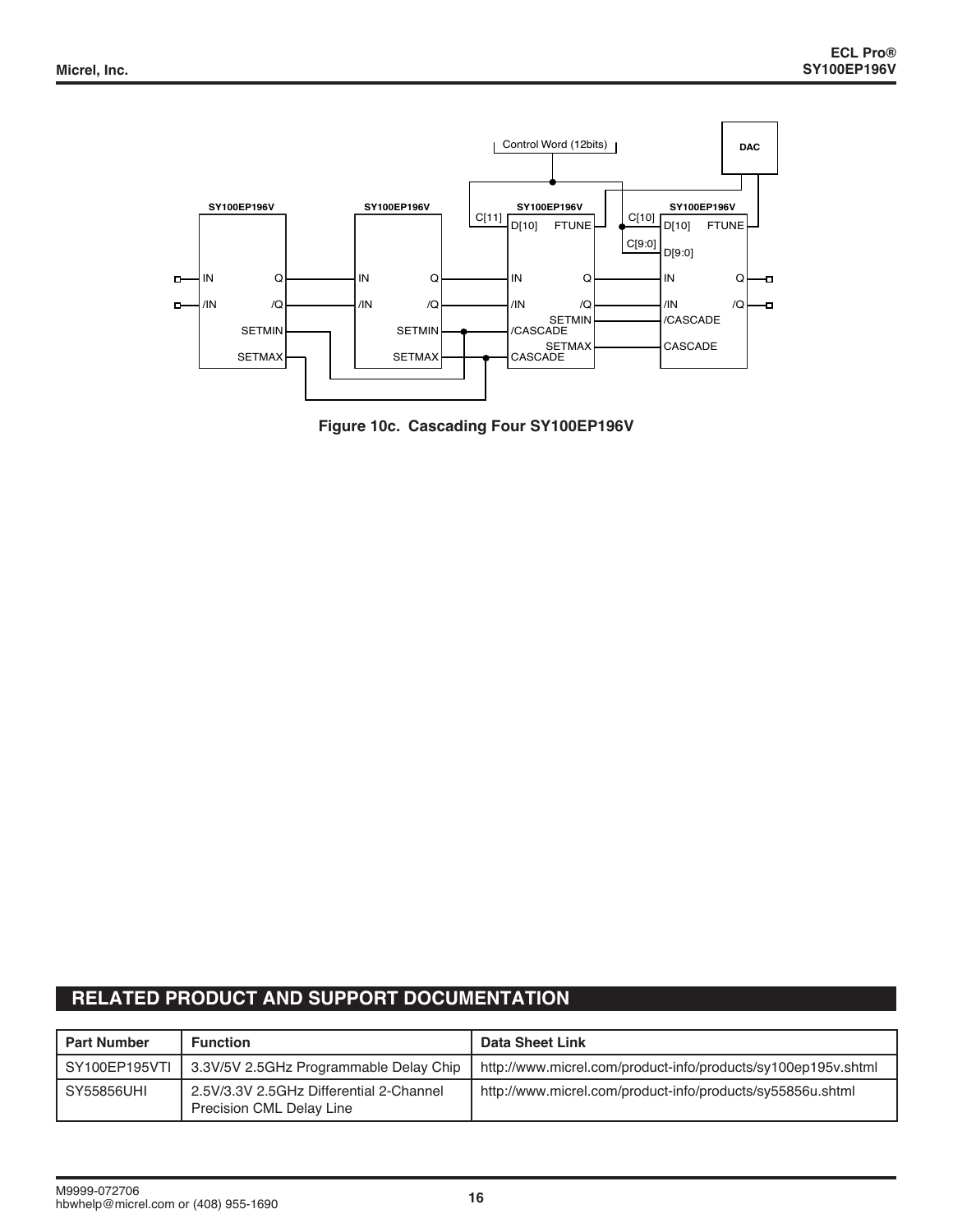| <b>Control Inputs</b> |                     | <b>Nominal Delay (ps)</b> |                 |                  |                    |                   |
|-----------------------|---------------------|---------------------------|-----------------|------------------|--------------------|-------------------|
| D[11]                 | D[10]               | D[9:0]                    | <b>One Chip</b> | <b>Two Chips</b> | <b>Three Chips</b> | <b>Four Chips</b> |
| 0                     | $\Omega$            | 0000000000                | 2,200           | 4,400            | 6,600              | 8,800             |
| $\mathsf{O}\xspace$   | $\mathsf{O}\xspace$ | 0000000001                | 2,210           | 4,410            | 6,610              | 8,810             |
| 0                     | $\mathbf 0$         | 0000000010                | 2,220           | 4,420            | 6,620              | 8,820             |
| $\mathsf{O}\xspace$   | $\mathsf{O}\xspace$ | 0000000100                | 2,240           | 4,440            | 6,640              | 8,840             |
| 0                     | 0                   | 0000001000                | 2,280           | 4,480            | 6,680              | 8,880             |
| $\mathsf{O}\xspace$   | 0                   | 0000010000                | 2,360           | 4,560            | 6,760              | 8,960             |
| $\mathsf{O}\xspace$   | $\mathsf{O}\xspace$ | 0000100000                | 2,520           | 4,720            | 6,920              | 9,120             |
| 0                     | $\mathbf 0$         | 0001000000                | 2,840           | 5,040            | 7,240              | 9,440             |
| $\overline{0}$        | $\mathsf{O}\xspace$ | 0010000000                | 3,480           | 5,680            | 7,880              | 10,080            |
| 0                     | 0                   | 0100000000                | 4,760           | 6,960            | 9,160              | 11,360            |
| $\mathsf{O}\xspace$   | $\mathsf 0$         | 1000000000                | 7,320           | 9,520            | 11,720             | 13,920            |
| 0                     | $\overline{0}$      | 1111111111                | 12,430          | 14,630           | 16,830             | 19,030            |
| 0                     | $\mathbf{1}$        | 0000000000                |                 | 14,640           | 16,840             | 19,040            |
| 0                     | $\mathbf{1}$        | 0000000001                |                 | 14,650           | 16,850             | 19,050            |
| 0                     | 1                   | 0000000010                |                 | 14,660           | 16,860             | 19,060            |
| $\overline{0}$        | $\overline{1}$      | 0000000100                |                 | 14,680           | 16,880             | 19,080            |
| $\mathsf{O}\xspace$   | 1                   | 0000001000                |                 | 14,720           | 16,920             | 19,120            |
| $\boldsymbol{0}$      | 1                   | 0000010000                |                 | 14,800           | 17,000             | 19,200            |
| 0                     | 1                   | 0000100000                |                 | 14,960           | 17,160             | 19,360            |
| $\overline{0}$        | $\mathbf{1}$        | 0001000000                |                 | 15,280           | 17,480             | 19,680            |
| 0                     | $\mathbf{1}$        | 0010000000                |                 | 15,920           | 18,120             | 20,320            |
| 0                     | 1                   | 0100000000                |                 | 17,200           | 19,400             | 21,600            |
| $\overline{0}$        | $\mathbf{1}$        | 1000000000                |                 | 19,760           | 21,960             | 24,160            |
| 0                     | 1                   | 1111111111                |                 | 24,870           | 27,070             | 29,270            |
| $\mathbf{1}$          | $\mathsf{O}\xspace$ | 0000000000                |                 |                  | 27,080             | 29,280            |
| 1                     | $\mathbf 0$         | 0000000001                |                 |                  | 27,090             | 29,290            |
| 1                     | 0                   | 0000000010                |                 |                  | 27,100             | 29,300            |
| 1                     | $\mathsf{O}\xspace$ | 0000000100                |                 |                  | 27,120             | 29,320            |
| 1                     | $\mathbf 0$         | 0000001000                |                 |                  | 27,160             | 29,360            |
| 1                     | $\mathsf{O}\xspace$ | 0000010000                |                 |                  | 27,240             | 29,440            |
| 1                     | 0                   | 0000100000                |                 |                  | 27,400             | 29,600            |
| 1                     | $\Omega$            | 0001000000                |                 |                  | 27,720             | 29,920            |
| 1                     | $\Omega$            | 0010000000                |                 |                  | 28,360             | 30,560            |
| 1                     | 0                   | 0100000000                |                 |                  | 29,640             | 31,840            |
| 1                     | 0                   | 1000000000                |                 |                  | 32,200             | 34,400            |
| 1                     | 0                   | 1111111111                |                 |                  | 37,310             | 39,510            |
| 1                     | 1                   | 0000000000                |                 |                  | 27,080             | 39,520            |
| 1                     | 1                   | 0000000001                |                 |                  | 27,090             | 39,530            |
| 1                     | 1                   | 0000000010                |                 |                  | 27,100             | 39,540            |
| 1                     | 1                   | 0000000100                |                 |                  | 27,120             | 39,560            |
| 1                     | 1                   | 0000001000                |                 |                  | 27,160             | 39,600            |
| 1.                    | 1                   | 0000010000                |                 |                  | 27,240             | 39,680            |
| 1                     | $\mathbf{1}$        | 0000100000                |                 |                  | 27,400             | 39,840            |
| 1                     | $\mathbf{1}$        | 0001000000                |                 |                  | 27,720             | 40,160            |
| 1                     | 1                   | 0010000000                |                 |                  | 28,360             | 40,800            |
| 1                     | 1                   | 0100000000                |                 |                  | 29,640             | 42,080            |
| 1                     | 1                   | 1000000000                |                 |                  | 32,200             | 44,640            |
| 1                     | 1                   | 1111111111                |                 |                  | 37,310             | 49,750            |

**Table 7. List of Nominal Delay Values for Cascaded SY100EP196V**